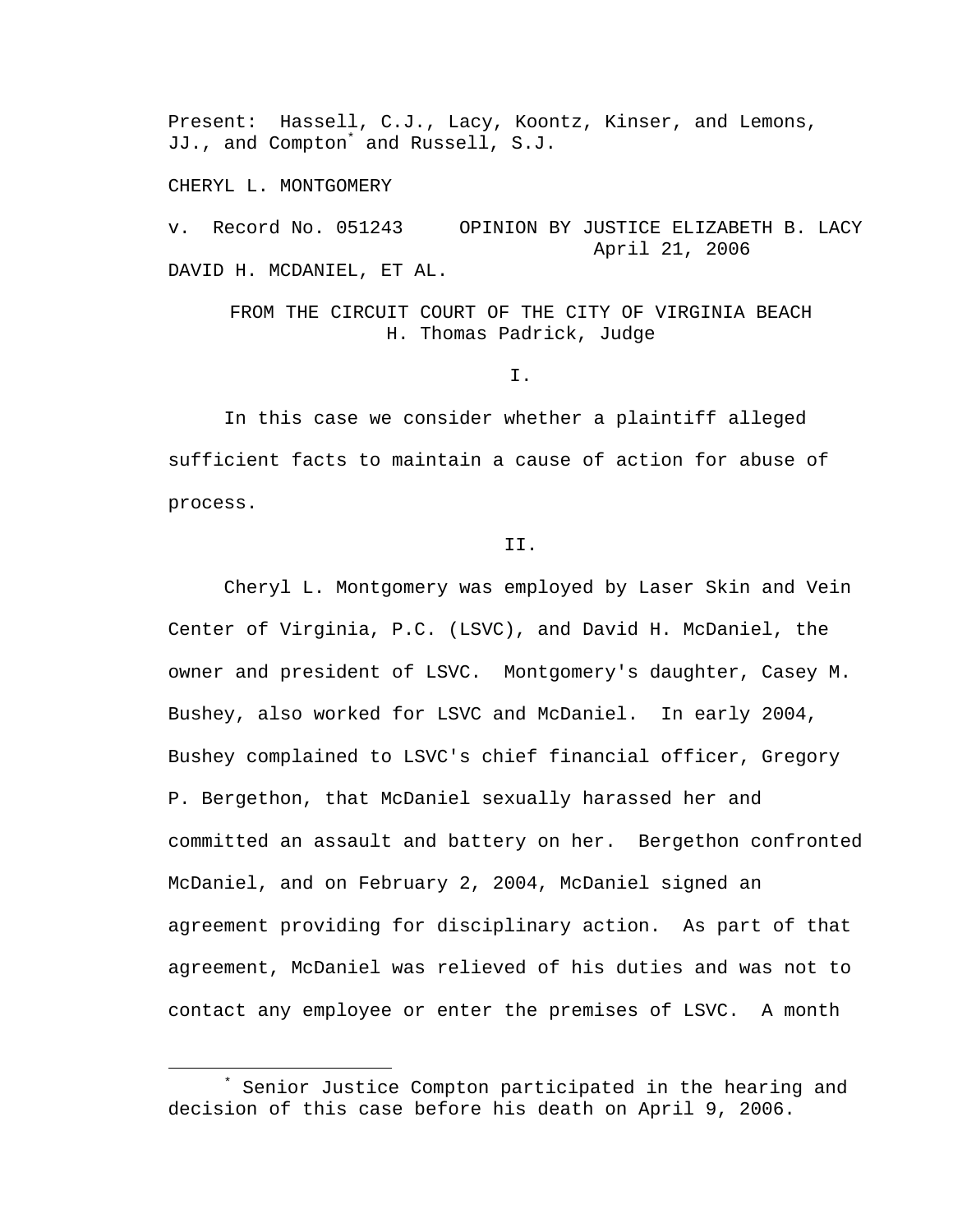later, on March 4, 2004, McDaniel repudiated the agreement, returned to LSVC, and placed Bergethon and three other employees on administrative leave.

On April 23, 2004, Bushey filed a bill of complaint against McDaniel, LSVC, and other entities owned by McDaniel. $^1$ Bushey sought a declaratory judgment that she had ownership rights in McDaniel's entities based on McDaniel's oral promise. She also sought compensatory and punitive damages for assault and battery, damages for fraud, an accounting, and a constructive trust. McDaniel filed a third-party cross-bill against Bergethon, Montgomery, and three other LSVC employees charging tortious interference with business relationships (Count I), breach of fiduciary duty (Count II), constructive fraud (Counts III and IV), common law and statutory conspiracy (Counts V and VI), breach of contract (Count VII), and breach of employment duties and responsibilities (Count VIII). The cross bill sought \$1,000,000 in compensatory damages, \$350,000 in punitive damages, and treble compensatory damages for the statutory conspiracy claim. Bushey was subsequently added as a cross-defendant.

 $\begin{array}{c}\n\hline\n\hline\n\hline\n\hline\n\hline\n\end{array}$  $1$  The other defendants were SkinConcepts, Ltd., LLC, SkinConcepts, Ltd., and Anti-Aging Research and Consulting, LLC. We will refer to all these parties collectively as "McDaniel."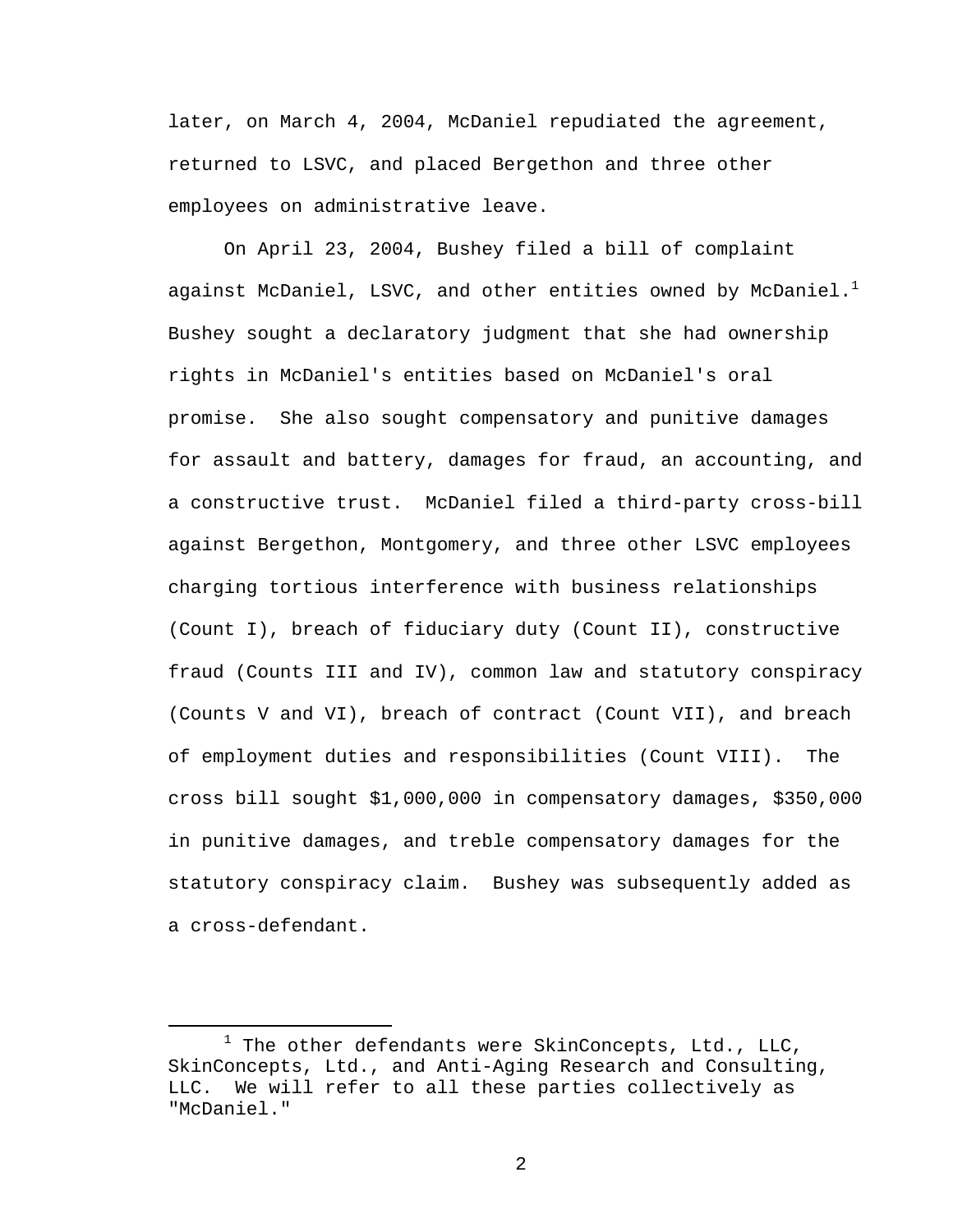The three LSVC employees named in the cross-bill filed a lawsuit against McDaniel and LSVC and, in his response to the cross-bill, Bergethon raised a number of claims against McDaniel. With the consent of the parties, the trial court consolidated these matters with the Bushey lawsuit.

By June 11, 2004, McDaniel had nonsuited the cross-bill as to the three LSVC employees other than Bushey and Montgomery and, by July 21, 2004, McDaniel had dismissed the cross-bill against Bergethon with prejudice pursuant to the terms of a settlement agreement. $^2$  McDaniel refused to dismiss the cross-bill against Montgomery and Bushey with prejudice, but nonsuited them prior to December 10, 2004, when Montgomery filed this litigation.

 In her motion for judgment claiming abuse of process, Montgomery alleged that McDaniel and LSVC filed the cross-bill naming her as a defendant as a means of forcing Bushey to withdraw her suit. $^3$  Montgomery sought \$200,000 in compensatory damages and \$350,000 in punitive damages, plus costs and attorneys fees. McDaniel and LSVC filed a demurrer, asserting that Montgomery's pleadings did not state a cause of action

 <sup>2</sup>  $2$  The settlement agreement is not part of this record.

<sup>&</sup>lt;sup>3</sup> Montgomery also included a count for malicious prosecution. At trial Montgomery conceded she could not prevail on that count and it was dismissed.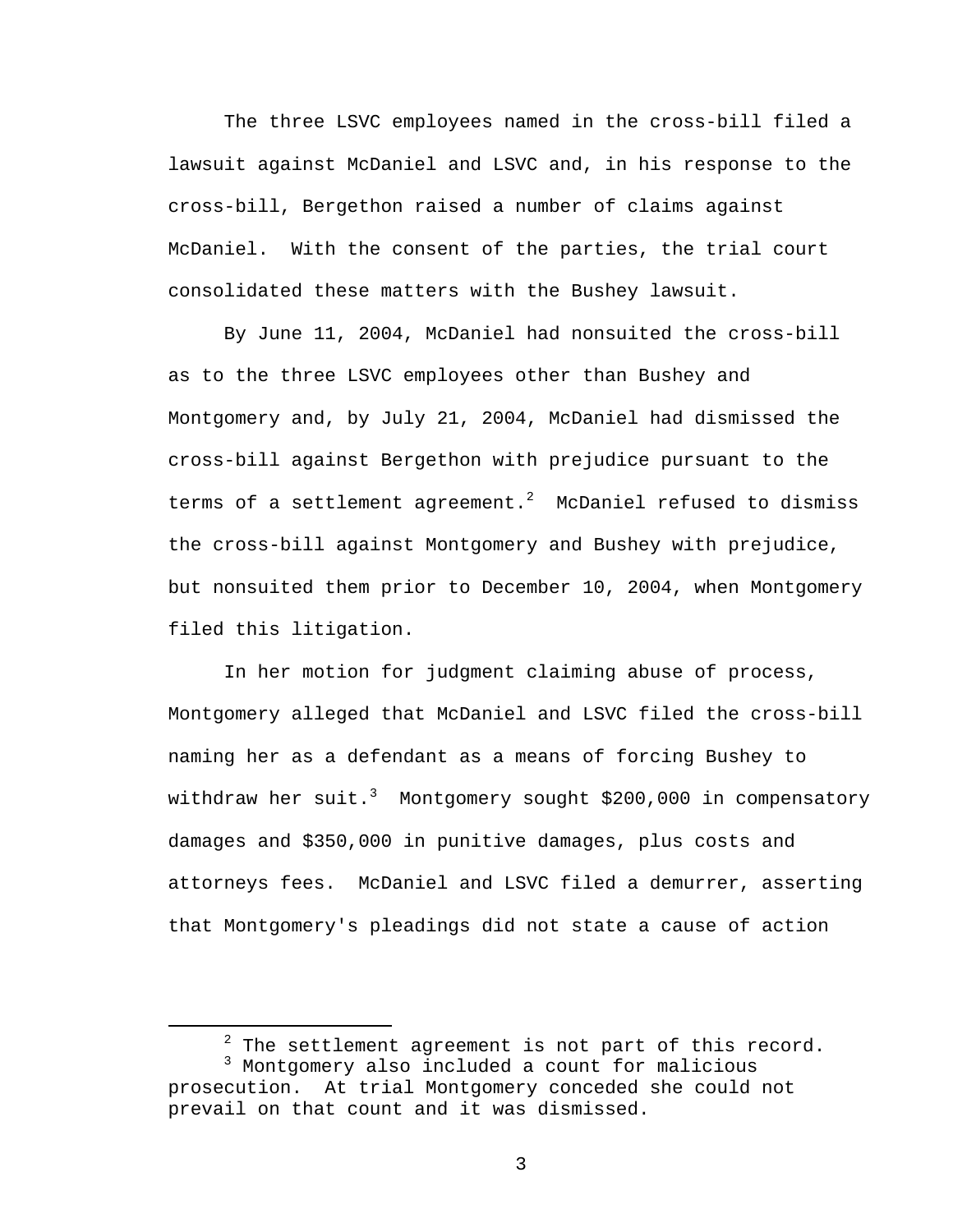for abuse of process. The trial court sustained the demurrer. We awarded Montgomery an appeal.

## III.

 On appeal, we review a trial court's judgment sustaining a demurrer de novo. Glazebrook v. Board of Supervisors, 266 Va. 550, 554, 587 S.E.2d 589, 591 (2003). We consider as true the facts alleged in the motion for judgment and the reasonable factual inferences that can be drawn from the facts alleged. McDermott v. Reynolds, 260 Va. 98, 100, 530 S.E.2d 902, 903 (2000). We do not evaluate the merits of the allegations, but only whether the factual allegations sufficiently plead a cause of action. Riverview Farm Assocs. Va. Gen. P'ship v. Board of Supervisors, 259 Va. 419, 427, 528 S.E.2d 99, 103 (2000).

 To prevail in a cause of action for abuse of process a plaintiff must plead and prove: "(1) the existence of an ulterior purpose; and (2) an act in the use of the process not proper in the regular prosecution of the proceedings." Donohoe Constr. Co. v. Mount Vernon Assocs., 235 Va. 531, 539, 369 S.E.2d 857, 862 (1988). There is little dispute that Montgomery's motion for judgment contains allegations that are sufficient to satisfy the first element necessary to establish abuse of process, an ulterior motive. The motion for judgment contains numerous allegations that McDaniel named Montgomery as a defendant in the cross-bill as a means of pressuring Bushey to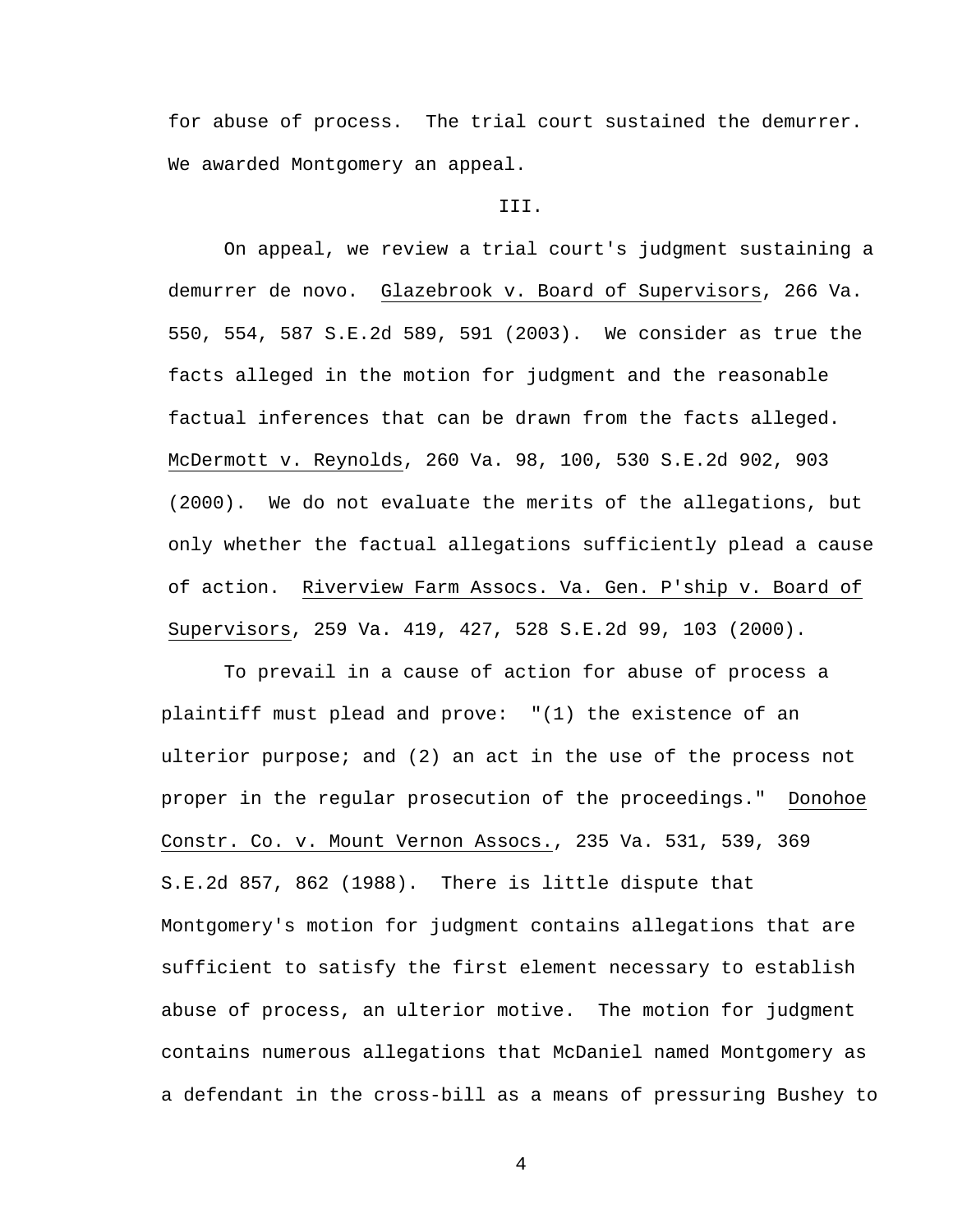withdraw her suit against McDaniel. The only issue before us is whether the facts alleged by Montgomery in her motion for judgment support the second prong of the cause of action, improper use of regularly issued process.

Montgomery argues, as she did in the trial court, that multiple allegations in her motion for judgment establish the improper use of regularly issued process. She first asserts that this burden was satisfied by her allegations that McDaniel continued to maintain the cross-bill against her knowing he could not "make a case" against her because he had "concede[d]" that no plan or conspiracy existed when he nonsuited the LSVC employees other than Montgomery and Bushey and dismissed Bergethon with prejudice. We have not previously addressed whether allegations such as these that describe a failure to act rather than an affirmative act satisfy the requirement of showing "an act in the use of the process not proper in the regular course of the proceeding." Donohoe, 235 Va. at 539, 369 S.E.2d at 862. Nevertheless, we need not address that question in this case because other allegations in Montgomery's pleadings show that maintaining the cross-bill against Montgomery was justified regardless of the status of the conspiracy claim.

In addition to a conspiracy count, McDaniel's cross-bill contained allegations that Montgomery engaged in tortious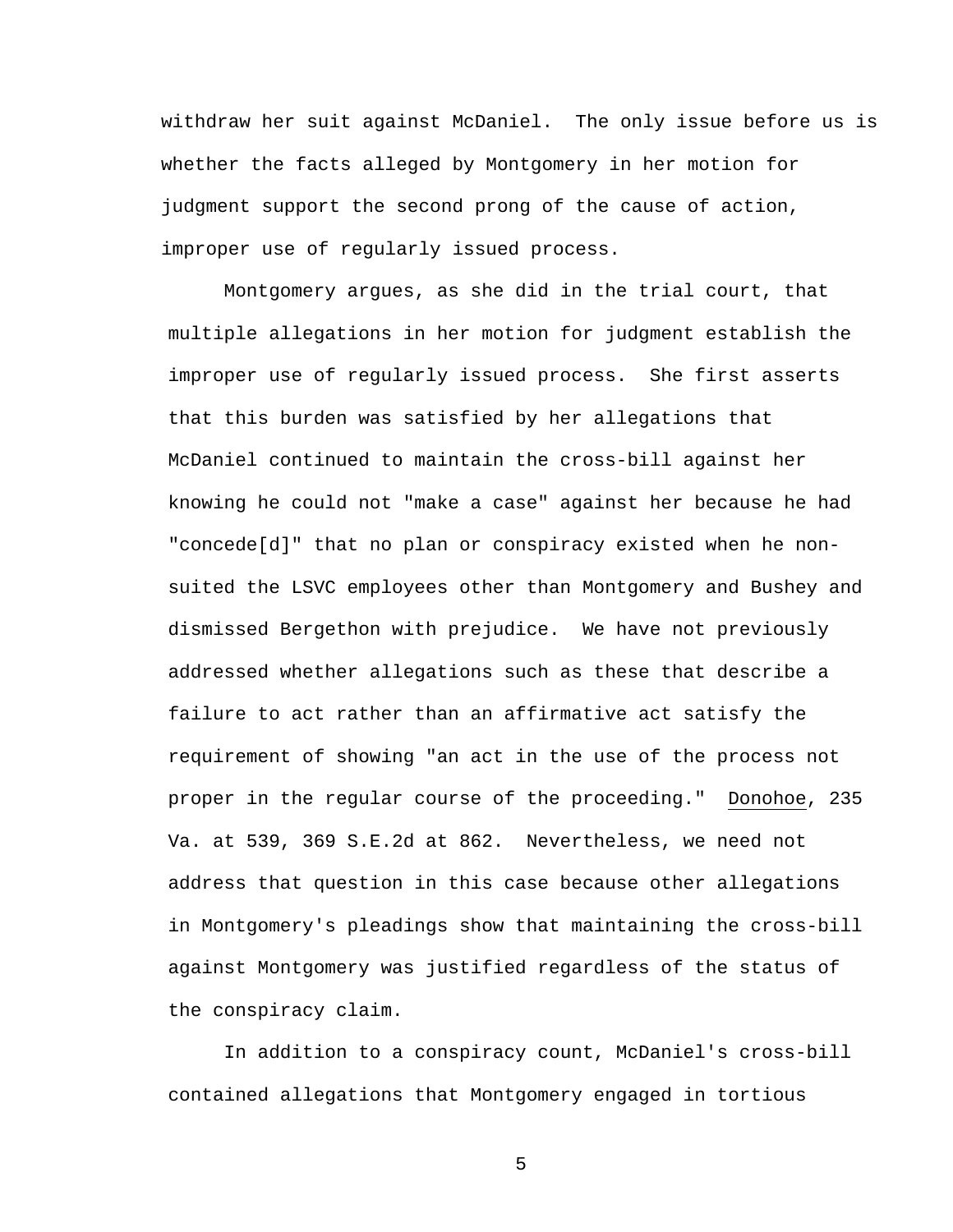interference with business relationships (Count I), breach of fiduciary duty (Count II), and breach of employment duties and responsibilities (Count VIII). Thus, it was not improper use of process to maintain Montgomery as a defendant in the crossbill when the conspiracy claim was allegedly no longer viable.

Next Montgomery argues that nonsuiting the cross-bill against her rather than dismissing it with prejudice was "evidence of [McDaniel's] intent to use it as a future threat." According to Montgomery, such a threat amounts to coercion and thus satisfies the second prong of the abuse of process analysis.

Adopting Montgomery's argument would render many nonsuits an improper use of process under the abuse of process analysis because a first nonsuit carries with it the right to refile the litigation in the future provided other requirements are met such as limitations periods. See, Code § 8.01-380(B), Code  $\S$  8.01-229(E)(3). The ability to refile the action at some future time is a right afforded a plaintiff by the General Assembly, regardless of any inconvenience or discomfort it might place on the nonsuited defendant. Exercising the statutory right to take a nonsuit knowing that, by statute, the litigation can be refiled does not qualify as "an act in the use of the process not proper in the regular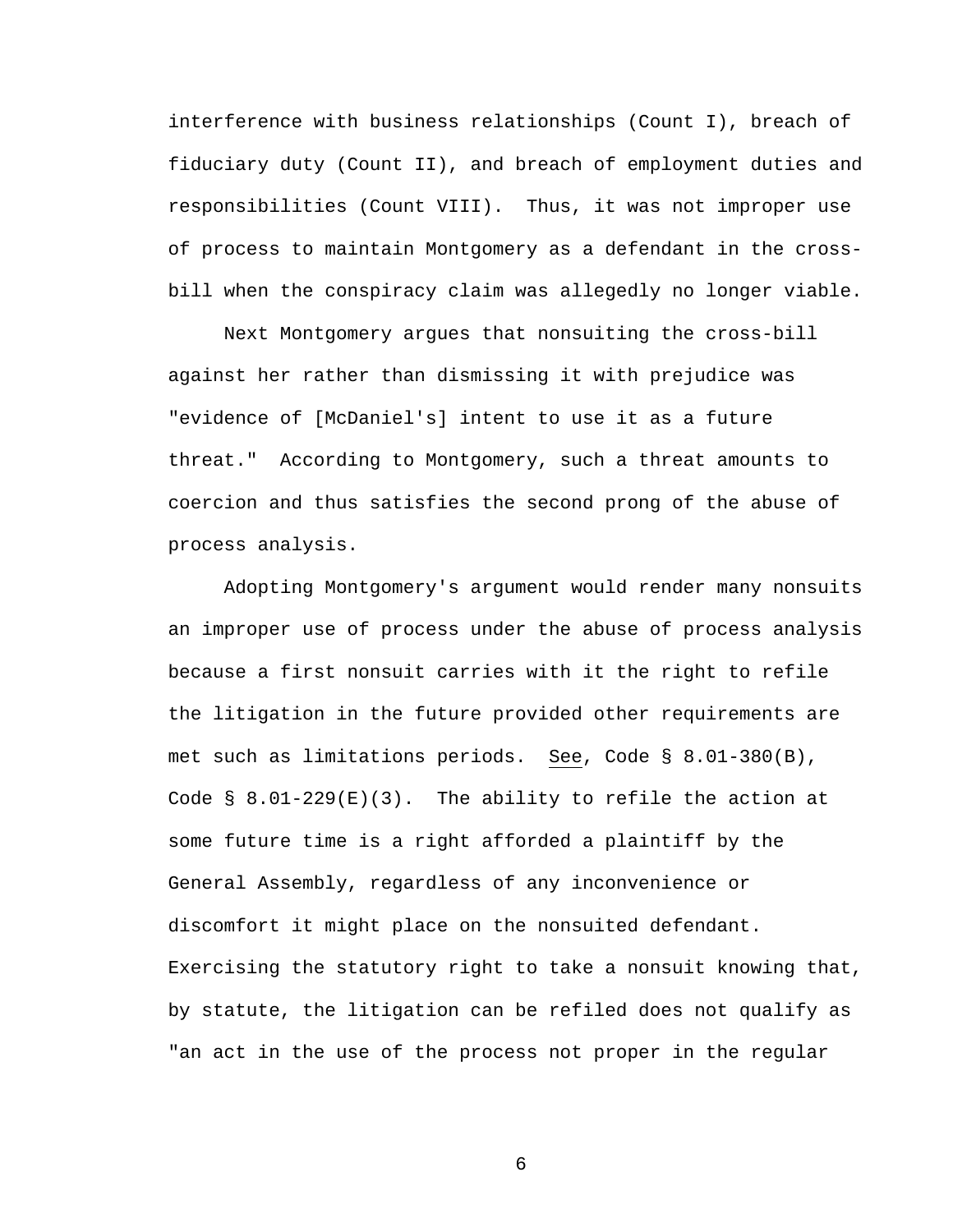prosecution of the proceedings." Donohoe, 235 Va. at 539, 369 S.E.2d at 862.

At oral argument, Montgomery's counsel cited as an independent act supporting the abuse of process claim the allegation that McDaniel's failure to produce the entire settlement agreement in "bad faith."<sup>4</sup> Conceding that the pleadings did not allege that McDaniel was under any court order or other duty to provide the settlement agreement, Montgomery argued that this allegation of "bad faith" created an inference that Montgomery was legally entitled to the documents. This argument, however, was not raised before the trial court, and we do not consider it for the first time on appeal. Rule 5:25.

Furthermore, Montgomery alleges in her pleadings that McDaniel provided part of the settlement document to Montgomery and, arguing the remainder of the agreement was confidential and should not be subject to production, submitted the issue to the trial court for resolution. McDaniel complied with the trial court's ruling requiring production of the remainder of the settlement agreement. While withholding of documents may be sanctionable conduct

 $\overline{4}$  $4$  At trial Montgomery asserted that the failure to produce the entire settlement document was part of the proof that the conspiracy claim was no longer viable and McDaniel should have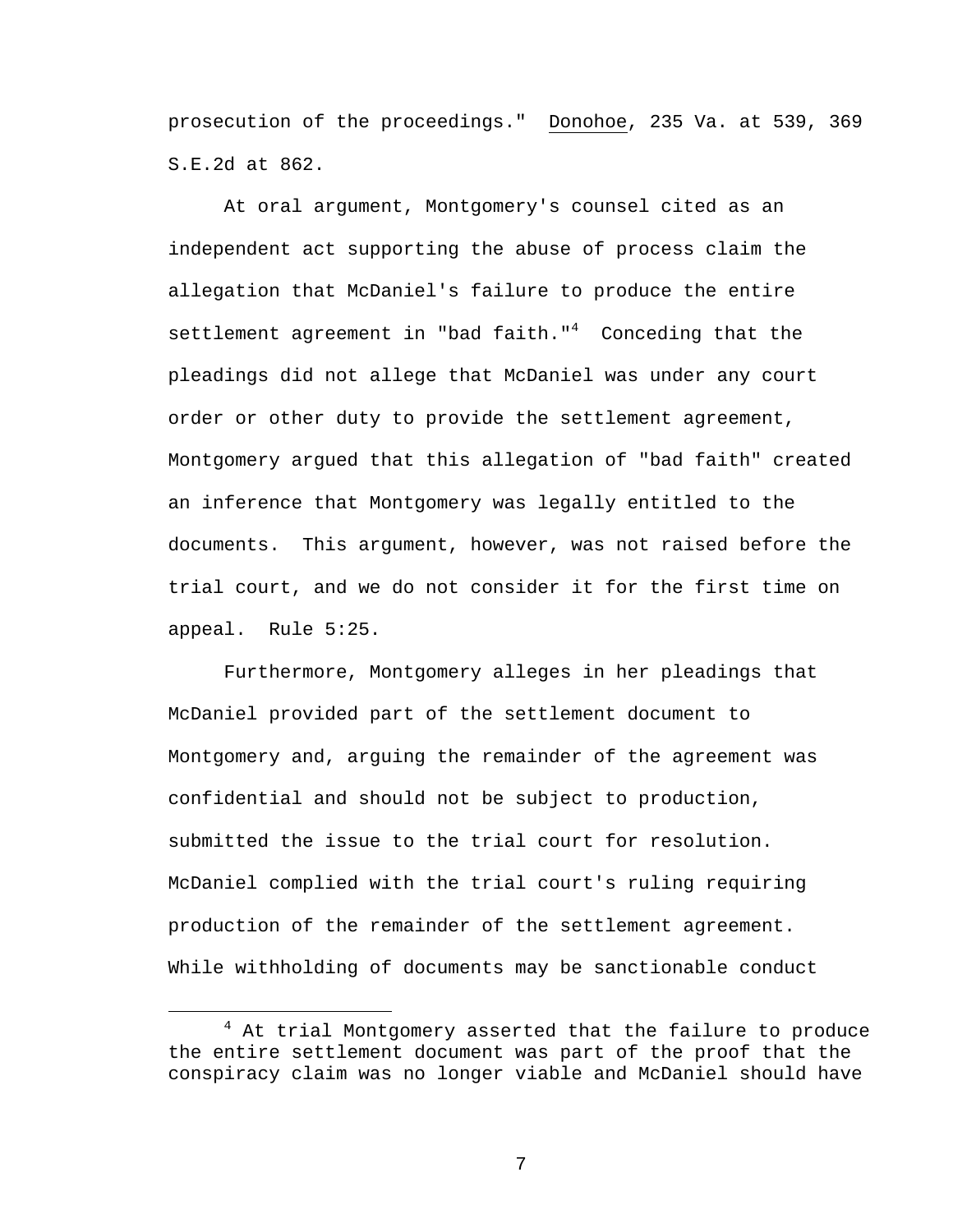under Code § 8.01-271.1 in some circumstances, liability under that statute does not establish liability in an action for abuse of process. In the present case, the pleadings recite a routine use of process and fail to show an improper use of that process.

## IV.

In summary, Montgomery's motion for judgment clearly alleges a malicious or malevolent intent in McDaniel's institution of process; however, the allegations do not assert an act in the use of process not proper in the regular conduct of the proceeding. The absence of such allegation is fatal to Montgomery's claim for abuse of process. Accordingly, for the foregoing reasons, we will affirm the judgment of the trial court.

## Affirmed.

JUSTICE LEMONS, with whom CHIEF JUSTICE HASSELL joins, dissenting.

 I respectfully dissent. Because the motion for judgment filed by Cheryl L. Montgomery ("Montgomery") alleged sufficient facts to maintain a cause of action for abuse of process and survive demurrer, I would reverse the judgment of the trial court.

dismissed the cross-bill against Montgomery, an argument we have already addressed.

i<br>Li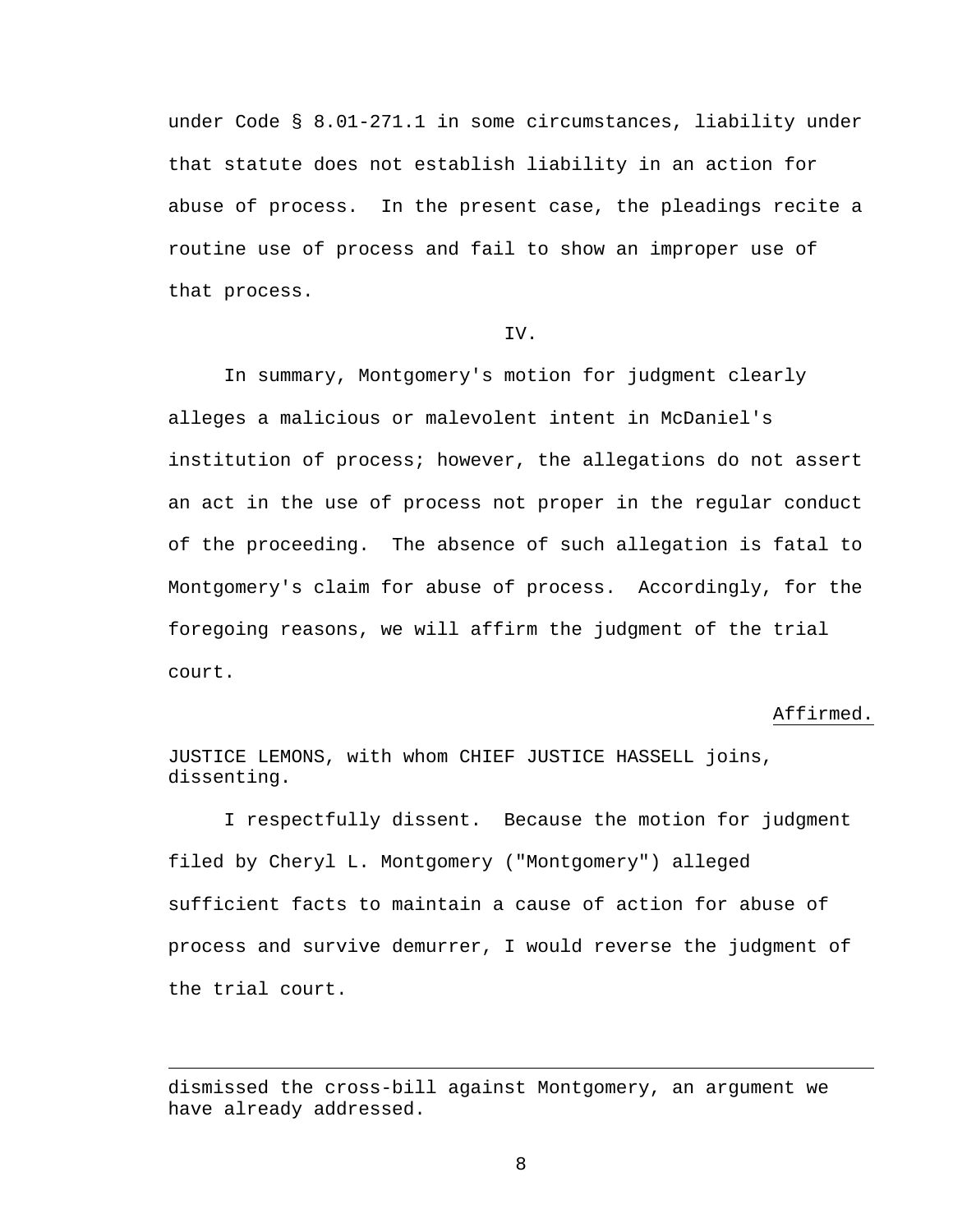"To survive a challenge by demurrer, a pleading must be made with 'sufficient definiteness to enable the court to find the existence of a legal basis for its judgment. In other words, despite the liberality of presentation which the court will indulge, the motion must state a cause of action.' " Hubbard v. Dresser, Inc., 271 Va. 117, 122-23, 624 S.E.2d 1, 4 (2006) (quoting Moore v. Jefferson Hospital, Inc., 208 Va. 438, 440, 158 S.E.2d 124, 126 (1967)). "For an abuse of process claim to survive a challenge by demurrer, one must plead: '(1) the existence of an ulterior purpose; and (2) an act in the use of the process not proper in the regular prosecution of the proceedings.' " Ely v. Whitlock, 238 Va. 670, 676, 385 S.E.2d 893, 897 (1989) (quoting Donohoe Construction v. Mount Vernon Assoc., 235 Va. 531, 539, 369 S.E.2d 857, 862 (1988)). As the majority recognizes, it is evident that Montgomery satisfied the first prong of an abuse of process claim. However, the majority concludes that Montgomery failed to "assert an act in the use of process not proper in the regular conduct of the proceeding." I disagree.

Montgomery's motion for judgment chronicled the relevant facts necessary to plead a cause of action for abuse of process. In Paragraph 2, Montgomery alleged that Dr. McDaniel sexually harassed Montgomery's daughter, Casey. In Paragraph 3, Montgomery alleged that Dr. McDaniel admitted his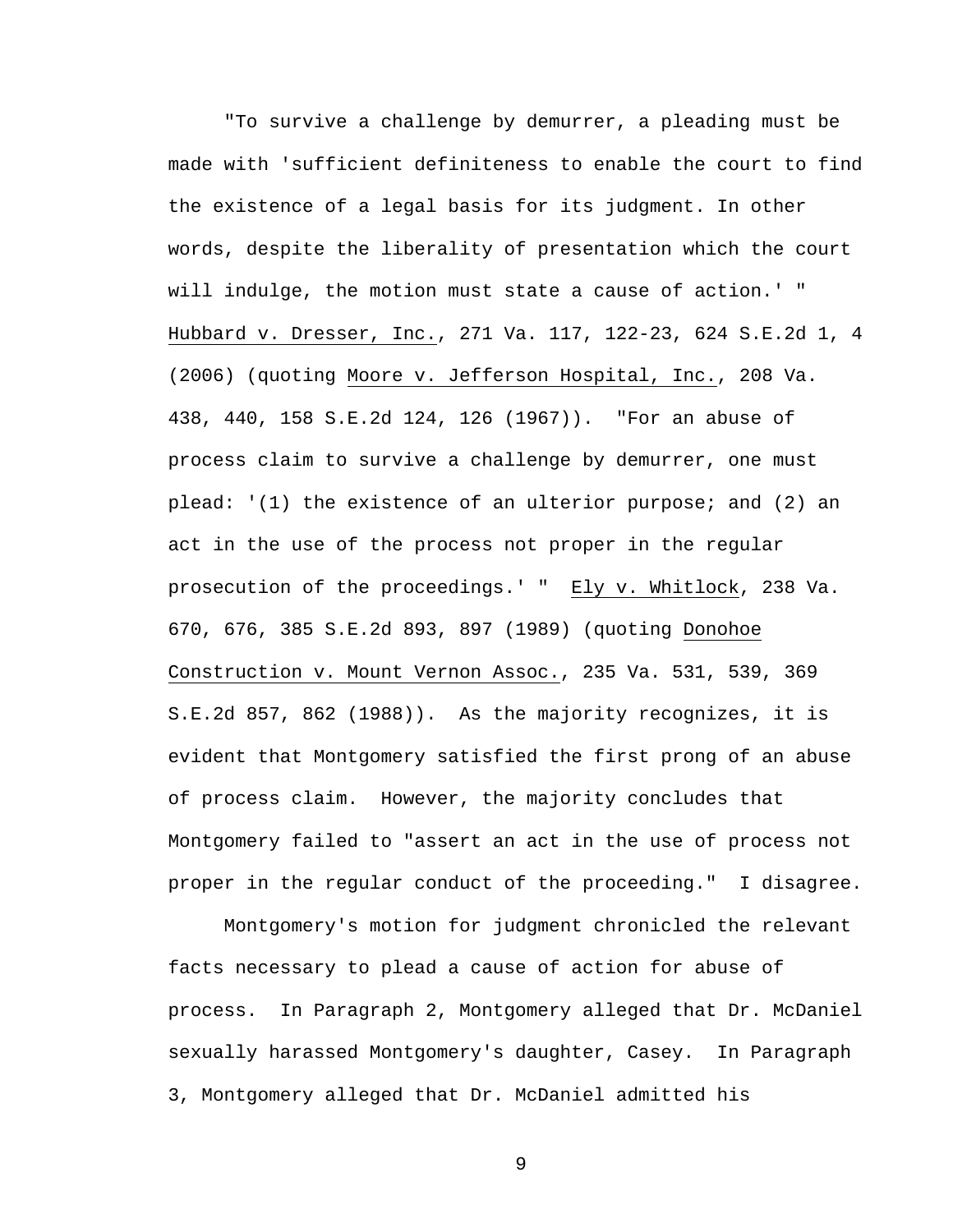misconduct and "signed an agreement providing for disciplinary action and protection for Casey." Montgomery attached a copy of this agreement to her motion for judgment. She then alleged in Paragraphs 4 and 5 that Dr. McDaniel "repudiated and revoked the agreement," placed numerous employees who knew about the alleged sexual harassment on administrative leave, "essentially [made] it impossible for [Casey] to continue her employment," and had his attorneys intimate to Casey's attorneys "that any legal action by Casey . . . would prove ill-advised."

After Casey filed a bill of complaint against Dr. McDaniel, he then filed a cross-bill against, among others, Casey and Montgomery seeking \$3,350,000.00 in damages. Montgomery included this fact in her motion for judgment. Montgomery then alleged in Paragraph 7 that Dr. McDaniel's "joinder of [Montgomery] . . . was without any basis in fact, was malicious, and was an outrageous and vicious act of retaliation." Montgomery also alleged that Dr. McDaniel's cross-bill was to serve his "ulterior motive . . . namely, to put pressure on Casey to dismiss her suit . . . or to settle her just claims for a nominal sum, in order to spare her mother the stress and expense of defending a multi-million dollar claim." In Paragraph 14, Montgomery alleged that Dr. McDaniel withdrew his cross-bill against all of the named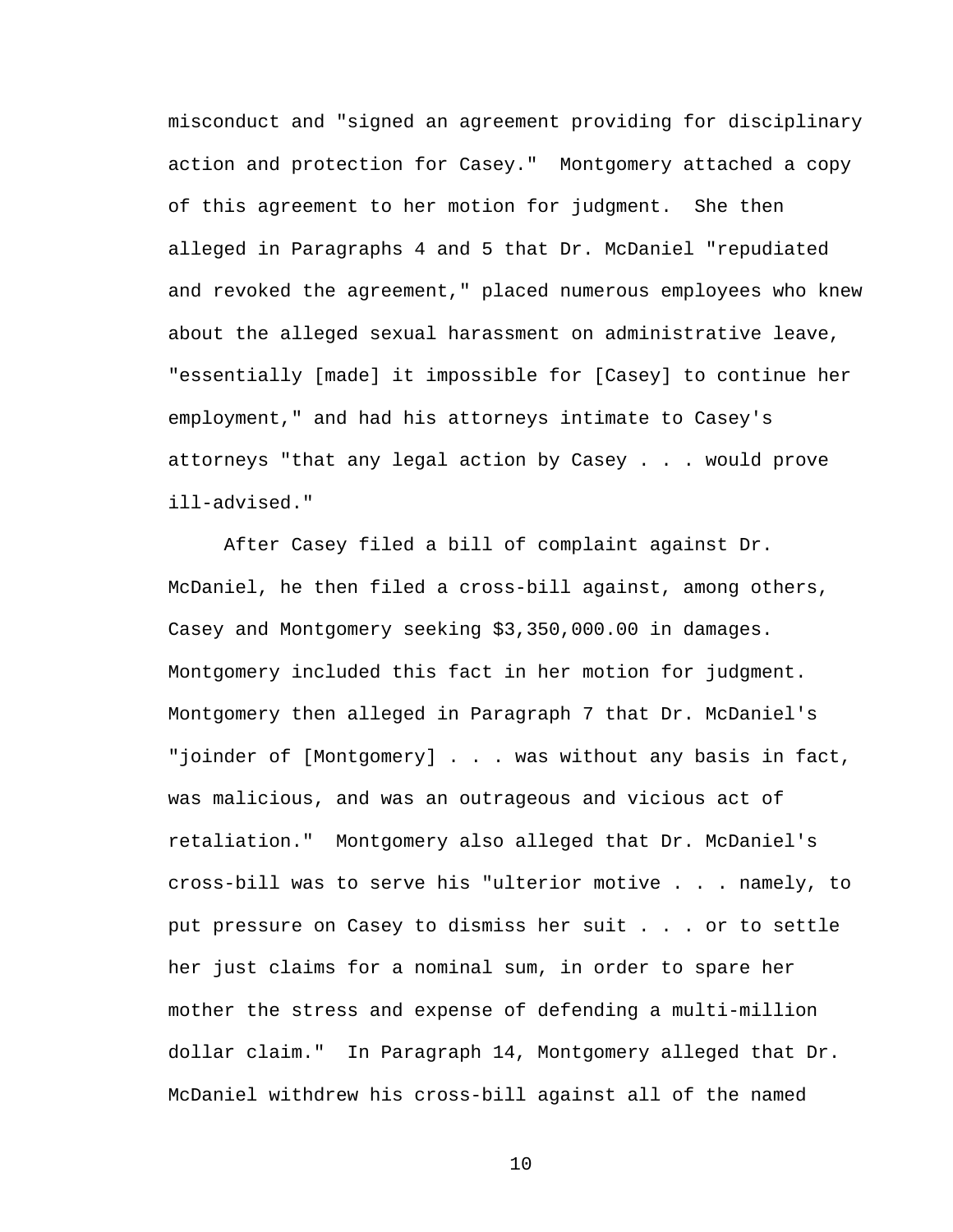parties except Casey and Montgomery. In Paragraph 20, Montgomery alleged that Dr. McDaniel did so "in the hope that [the cross-bill's] continued existence and the expense and inconvenience of defending it would be so destructive emotionally, physically and financially to Cheryl Montgomery that it would weaken Casey's resolve to have her claims adjudicated." Finally, in Paragraphs 15 and 16, Montgomery alleged that Dr. McDaniel "furnished [Montgomery] with a selfserving portion of the settlement documents, containing provisions designed to avoid the long scheduled July 21 hearing on the enforceability of the disciplinary action agreement" and that Dr. McDaniel "unsuccessfully sought to conceal the other provisions of the settlement from [Montgomery], well knowing that revealing those provisions would eliminate any chance of prevailing."

In discussing this last allegation, the majority states, "While withholding of documents may be sanctionable conduct under Code § 8.01-271.1 in some circumstances, liability under that statute does not establish liability in an action for abuse of process. In the present case, the pleadings recite a routine use of process and fail to show an improper use of that process." I disagree. The question is not whether liability under Code § 8.01-271.1 establishes liability in an action for abuse of process. Instead, the question is whether